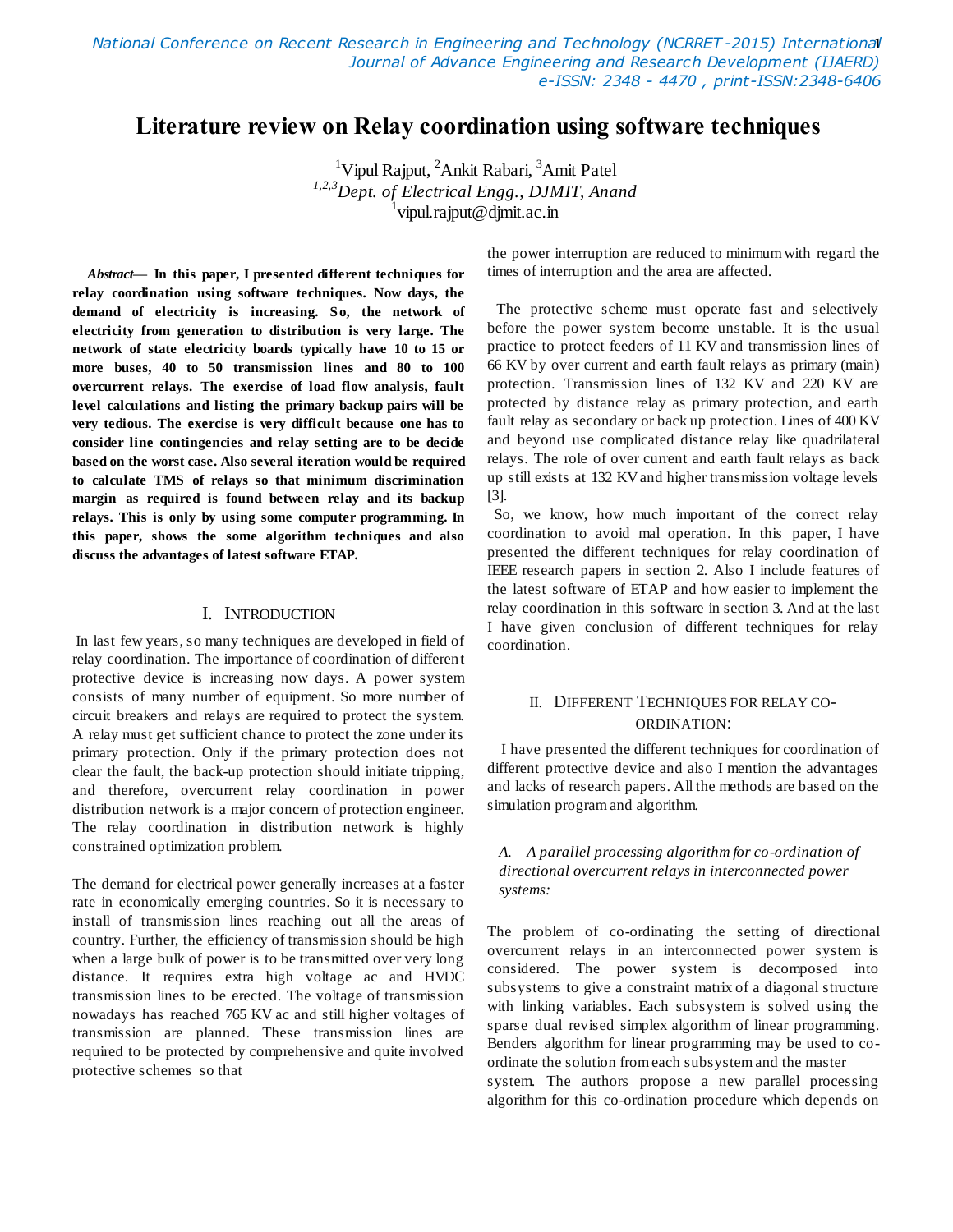## *National Conference on Recent Research in Engineering and Technology (NCRRET -2015) International*  2 *Journal of Advance Engineering and Research Development (IJAERD) e-ISSN: 2348 - 4470 , print-ISSN:2348-6406*

the interaction balance principle of linear programming. This algorithm has been applied to various size systems and the results compared with those obtained using a conventional linear programming algorithm and Benders algorithm. It is shown that the proposed algorithm is more computationally efficient than previous methods.

 Advance research in multiprocessors and the availability of high speed inter processor communications encourage the consideration of parallel processing algorithms for power system analysis. A parallel processing algorithm technique has also been applied for power system protection and introduce the new approach for adaptive transmission line protection and developed a fast techniques for computing relay setting in real time using either multiprocessing or supercomputing approaches. He defined the term 'adaptive protection' as the ability of the protection system to automatically alter its operating parameters in response to changing network conditions to maintain optimal performance. By optimal performance he means the best relay settings which result in the fastest relay operation, while satisfying established coordination criteria.

Advantages of this system**:** The application of such algorithms has a number of advantages which are particularly important in online applications.

- Low overall solution time
- Full utilisation of subsystem computers
- Low storage requirement
- Low inter processor data traffic
- A adaptive processing system

 This work shows how the power system can be decomposed into subsystems giving a constraint matrix of diagonal structure with linking variables and describes the proposed mathematical model of overcurrent relays. A parallel processing algorithm for co-ordinating the directional overcurrent relays in interconnected power systems is suggested and the available multiprocessor organisation is described [2].

#### *B. Coordination of Overcurrent Relays in Distribution System using Linear Programming Technique:*

The overcurrent relay coordination in ring fed distribution networks is a highly constrained optimization problem. The purpose is to find an optimum relay setting to minimize the time of interruption of the power supply and to avoid the maloperation of relays. This paper discusses linear programming technique for optimum coordination of overcurrent relays in a ring fed distribution system.

 In a system where there is a source at more than one of the line terminals, fault and load current can flow in either direction. Relays protecting the lines are, therefore, subject to fault currents flowing in both the directions. If non directional OC relays were used in such system, they would have to be coordinated with, not only the relays at the remote end of the line, but also with relays behind them. Since directional relays operate only when the fault current flows in the specified

tripping direction, they avoid coordination with the relays behind them. The directional OC relay coordination problem in distribution system can be defined as linear programming problem with constraints and can be solved using one of the linear programming techniques, namely, simplex, dual simplex or two phase simplex technique. The overcurrent relay coordination in ring fed distribution networks is a highly constrained optimization problem. As the pickup currents of the relays are pre-determined from the system requirements, the optimization can be treated as linear program problem.

 In this paper simplex method is presented to solve the optimization problem. Two sample systems are considered for illustration. It is shown that simplex method provides an efficient tool to solve the coordination problem of directional overcurrent relays in ring fed distribution system [1].

### *C. NEW APPROACH TO COORDINATION OF DISTANCE RELAY ZONE - 2 WITH OVER CURRENT PROTECTION USING LINEAR PROGRAMMING METHODS:*

This method presents a new approach for the coordination of distance zone-2 and overcurrent relays by using linear programming methods. For this purpose, a topologic analysis is first carried out to identify the set of primary and back-up relays. The coordination constraints are then used in the linear programming methods, where for the zone-2 operating time is set independently for each distance relay and the results are compared with the case where all the zone-2 time settings are the same. Three linear programming methods are studied for solving the problem. The methods are tested for a typical interconnected network and the results are presented and compared.

 Back-up operation is necessary since the main protection may fail. Back-up protection is provided in either the same substation or an upstream substation with a time delay according to the selectivity requirement of protection system. The time delays determination of all back-up relays is known as coordination of protection system. In transmission networks, it is a usual practice to use overcurrent relays as back-up for distance protection. Knowing that the distance relay zone-2 itself could act as primary protection for its line and as back-up for the following line, its coordination with overcurrent protection could be an optimization problem with the objective of minimizing the total protection time.

 Traditionally, the protection engineer used to spend most of his time on performing calculations and manipulating graphics in order to coordinate a set of relays according to some technical constraints. The problem was arrived in large interconnected transmission networks

 In recent years, new methods have been proposed for protective relays coordination using optimization techniques. Some work has been reported in the literature using linear programming methods for this purpose.

 This paper proposes a new approach for the time setting coordination of distance relays zone-2 and overcurrent relays,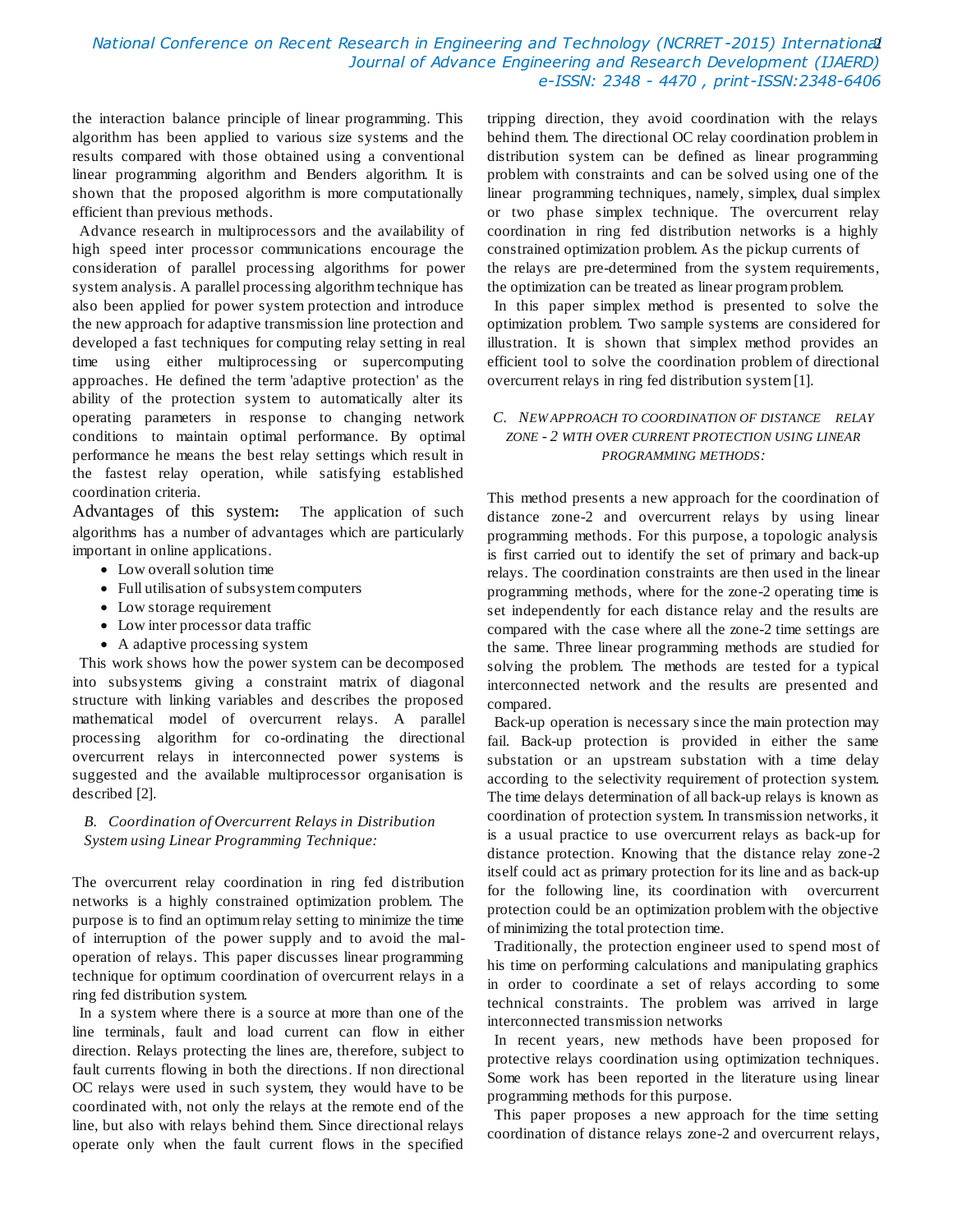### *National Conference on Recent Research in Engineering and Technology (NCRRET -2015) International*  3 *Journal of Advance Engineering and Research Development (IJAERD) e-ISSN: 2348 - 4470 , print-ISSN:2348-6406*

In the proposed method, distance and overcurrent relays setting are coordinated and optimized. In this context, the coordination problem is solved for two cases. In the first case, the time setting of zone-2 for all distance relays is considered the same, whereas in the second case this could be different for each relay.

 If the overcurrent relay characteristic model is linear with respect to TMS, as this is the case in modern numerical relays, then linear programming for optimal coordination of distance relays zone-2 and overcurrent relays is applicable. Three linear programming methods have been studied in this technique for finding the optimum time setting of distance relays zone-2, while maintaining the overall overcurrent protection time settings as low as possible. Two cases of fixed time settings and different time settings for zone-2 of distance relays are considered in this study. According to the test results of the linear programming solving methods, the "path following method" is the best solution in both cases.

 Independent settings of distance relay zone-2 reduces overall overcurrent relays time settings appropriately. Distance relay zone-2 setting of 0.4 seconds is not a good setting, especially in independent zone-2 settings [4].

### *D. Directional relay co-ordination in ungrounded MV radial distribution networks using a RTDS:*

 In this research method, the result of relay co-ordination study of an existing ungrounded medium voltage (MV) network is presented. For this study, Real Time Digital Simulator (RTDS) which is part of closed loop relay test system is used. The relay is Siemens electronic directional over current relay with ground- fault element. Amplifiers are applied in order to supply the relay with its nominal secondary current and voltages. Furthermore, sequence-component have been used for the calculation of the protection building zone inside the feeder cable during single phase to ground faults. As a result, a maximum allowable network capacitance to ground is calculated, for which all ground faults can be detected and interrupted.

RTDS technology originated in the mid 19996"s as there was a fast growing need for fast power system simulation studies. RTDS is extensively used now days in closed loop protective relay testing and system studies for which for which real time operation is required.

This method shows the relay co-ordination for the protection against single phase to ground faults of parallel feeder cables in a MV ungrounded distribution network. The protection method relies on over current and directional protection by making use of zero sequence quantities of the voltages and currents. Boundary limits are presented by generalizing the fault current calculation for several values of the MV network and cables capacitances. In this method, describe a simplified network model simulated in both MATLAB and RTDS. Further, present the basic operation of unidirectional and directional relays as it is used in practice in closed loop

operation. Minimum relay settings are calculated and introduce the current margin factor. Simulate result for both, RTDS and MATLAB are presented. The presence of death zone (DZ) is calculated [5].

Advantages:

- RTDS can be used with full success for protection studies because relays can be interact with the circuit.
- This method gives guaranty to success coordination in radial cable network.
- It can be applied for parallel feeder protection against single phase to ground fault.

Limitation:

- This method can be applied only for two parallel cables.
- All phase to ground fault in the MV network should be switched off selectively.
- For limited range of network capacitance is assumed equal to 0.86.
- It is question of DZ situation occurs in practice.
- Amplifiers are needed for correct amplification of voltage and current signal.

### III. Simulation of power system in latest software "ETAP" & features of ETAP

 Power System study and analyses are important parts of power system engineering. For the last few years electrical engineers have been focusing on the power system studies using software tools. Recent advances in engineering sciences have brought a revolution in the field of electrical engineering after the development of powerful computer based software. This research work highlights the effective use of Electrical Transient analyzer Program (ETAP) software for analyses and monitoring of large electrical power system which comprises of large power distribution network.

For many years electrical engineers have relied on the power (but not necessarily the convenience) of mainframe computers to analysed and design power systems. Recent advances in microcomputers have brought the power of mainframe computing to the desktop, paving the way for straight-forward, easy to use Engineering applications which are designed especially for the personal computer. System studies are an integral part of power system engineering and design. A structured computer program that uses technically correct models, employs a user-friendly interface, uses a common data base, and traps user errors is a powerful tool which greatly enhances the engineer's efficiency and productivity. ETAP is an engineering design and analysis program which satisfies these criteria. In addition, ETAP performs numerical calculations with tremendous speed, automatically applies industry accepted standards, and provides easy to follow output reports [6, 7].

ETAP includes the following programs:

- One Line Diagram
- Load Flow